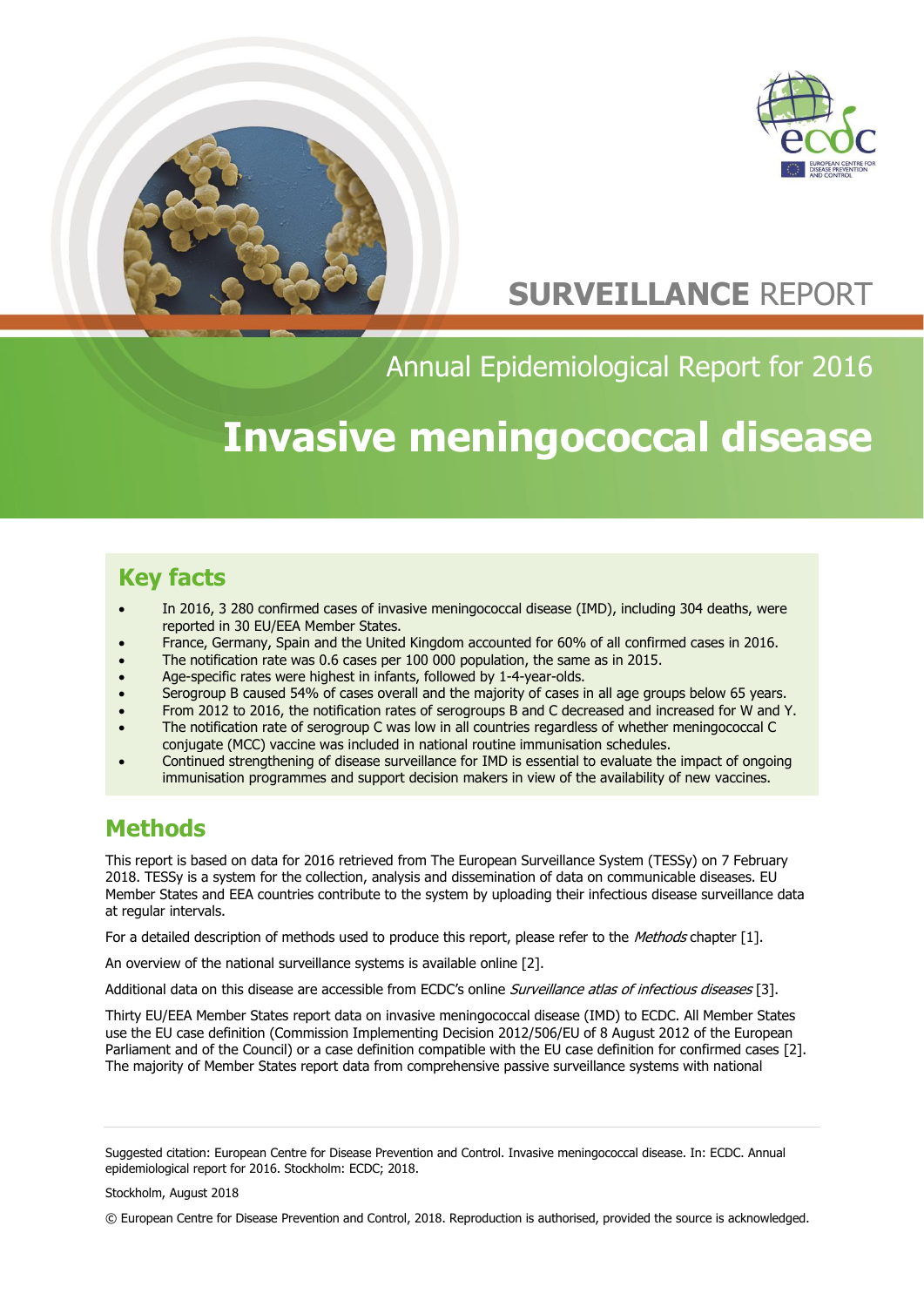coverage. Belgium reports data from a sentinel surveillance system. Bulgaria and Croatia reported aggregate data in 2016.

# **Epidemiology**

In 2016, 3 280 confirmed cases of IMD were reported in 30 EU/EEA countries (Table 1). Four countries (France, Germany, Spain and the United Kingdom) accounted for 60% of all confirmed cases. Iceland reported no cases in 2016. The overall notification rate was 0.6 cases per 100 000 population, similar to the notification rate for previous years. The highest notification rates were observed in Lithuania (2.4 per 100 000 population), Ireland (1.8), Cyprus (1.4), Malta (1.4) and the United Kingdom (1.3, Figure 1).

|                                | Table 1. Number of invasive meningococcal disease cases and rate per 100 000 population by country |  |  |
|--------------------------------|----------------------------------------------------------------------------------------------------|--|--|
| and year, EU/EEA, 2012 to 2016 |                                                                                                    |  |  |

| Country               | 2012                     |      | 2013           |      | 2014                     |      | 2015          |      | 2016                   |      |            |                       |
|-----------------------|--------------------------|------|----------------|------|--------------------------|------|---------------|------|------------------------|------|------------|-----------------------|
|                       | <b>Number</b>            | Rate | <b>Number</b>  | Rate | <b>Number</b>            | Rate | <b>Number</b> | Rate | <b>Confirmed cases</b> | Rate | <b>ASR</b> | <b>Reported cases</b> |
| Austria               | 56                       | 0.7  | 56             | 0.7  | 35                       | 0.4  | 26            | 0.3  | 37                     | 0.4  | 0.5        | 37                    |
| Belgium               | 123                      | 1.1  | 134            | 1.2  | 87                       | 0.8  | 99            | 0.9  | 107                    | 0.9  | 0.9        | 107                   |
| <b>Bulgaria</b>       | 8                        | 0.1  | 12             | 0.2  | 13                       | 0.2  | 9             | 0.1  | 9                      | 0.1  | 0.1        | 11                    |
| Croatia               | 41                       | 1.0  | 26             | 0.6  | 33                       | 0.8  | 42            | 1.0  | 30                     | 0.7  | 0.8        | 30                    |
| Cyprus                | 6                        | 0.7  | $\overline{2}$ | 0.2  | 4                        | 0.5  | 4             | 0.5  | 12                     | 1.4  | 1.3        | 12                    |
| <b>Czech Republic</b> | 59                       | 0.6  | 59             | 0.6  | 42                       | 0.4  | 48            | 0.5  | 43                     | 0.4  | 0.4        | 43                    |
| Denmark               | 56                       | 1.0  | 55             | 1.0  | 45                       | 0.8  | 22            | 0.4  | 38                     | 0.7  | 0.7        | 38                    |
| Estonia               | 6                        | 0.5  | 6              | 0.5  | 3                        | 0.2  | 4             | 0.3  | 3                      | 0.2  | 0.2        | 4                     |
| Finland               | 33                       | 0.6  | 20             | 0.4  | 21                       | 0.4  | 22            | 0.4  | 19                     | 0.3  | 0.3        | 19                    |
| France                | 550                      | 0.8  | 575            | 0.9  | 420                      | 0.6  | 462           | 0.7  | 512                    | 0.8  | 0.7        | 526                   |
| Germany               | 354                      | 0.4  | 345            | 0.4  | 276                      | 0.3  | 286           | 0.4  | 330                    | 0.4  | 0.4        | 338                   |
| Greece                | 59                       | 0.5  | 59             | 0.5  | 60                       | 0.5  | 54            | 0.5  | 52                     | 0.5  | 0.5        | 52                    |
| Hungary               | 51                       | 0.5  | 47             | 0.5  | 33                       | 0.3  | 35            | 0.4  | 47                     | 0.5  | 0.5        | 49                    |
| Iceland               | $\mathbf{1}$             | 0.3  | $\mathbf{1}$   | 0.3  | $\mathbf{1}$             | 0.3  | 4             | 1.2  | $\mathbf 0$            | 0.0  | 0.0        | 0                     |
| Ireland               | 60                       | 1.3  | 77             | 1.7  | 76                       | 1.7  | 68            | 1.5  | 85                     | 1.8  | 1.7        | 87                    |
| Italy                 | 135                      | 0.2  | 162            | 0.3  | 156                      | 0.3  | 187           | 0.3  | 228                    | 0.4  | 0.4        | 228                   |
| Latvia                | $\overline{4}$           | 0.2  | 6              | 0.3  | 7                        | 0.3  | 9             | 0.5  | 4                      | 0.2  | 0.2        | 6                     |
| Liechtenstein         | $\overline{\phantom{a}}$ | ÷,   | $\frac{1}{2}$  | ÷.   | $\overline{\phantom{a}}$ | ä,   | ÷,            | L,   | ÷,                     | L.   | L.         | ÷,                    |
| Lithuania             | 53                       | 1.8  | 76             | 2.6  | 53                       | 1.8  | 55            | 1.9  | 68                     | 2.4  | 2.3        | 75                    |
| Luxembourg            | 3                        | 0.6  | 3              | 0.6  | 3                        | 0.5  | $\mathbf{1}$  | 0.2  | $\mathbf{1}$           | 0.2  | 0.2        | $\mathbf{1}$          |
| Malta                 | 3                        | 0.7  | 12             | 2.8  | 13                       | 3.1  | 5             | 1.2  | 6                      | 1.4  | 1.5        | 6                     |
| Netherlands           | 110                      | 0.7  | 108            | 0.6  | 83                       | 0.5  | 90            | 0.5  | 152                    | 0.9  | 0.9        | 152                   |
| Norway                | 24                       | 0.5  | 27             | 0.5  | 18                       | 0.4  | 19            | 0.4  | 24                     | 0.5  | 0.5        | 24                    |
| Poland                | 238                      | 0.6  | 250            | 0.7  | 187                      | 0.5  | 219           | 0.6  | 167                    | 0.4  | 0.4        | 167                   |
| Portugal              | 69                       | 0.7  | 61             | 0.6  | 52                       | 0.5  | 65            | 0.6  | 38                     | 0.4  | 0.4        | 38                    |
| Romania               | 71                       | 0.4  | 52             | 0.3  | 67                       | 0.3  | 50            | 0.3  | 55                     | 0.3  | 0.3        | 58                    |
| Slovakia              | 31                       | 0.6  | 18             | 0.3  | 23                       | 0.4  | 24            | 0.4  | 23                     | 0.4  | 0.4        | 26                    |
| Slovenia              | 9                        | 0.4  | 11             | 0.5  | 8                        | 0.4  | 16            | 0.8  | $\overline{7}$         | 0.3  | 0.3        | $\overline{7}$        |
| Spain                 | 335                      | 0.7  | 262            | 0.6  | 146                      | 0.3  | 210           | 0.5  | 262                    | 0.6  | 0.6        | 312                   |
| Sweden                | 103                      | 1.1  | 74             | 0.8  | 48                       | 0.5  | 52            | 0.5  | 62                     | 0.6  | 0.6        | 62                    |
| United Kingdom        | 862                      | 1.4  | 852            | 1.3  | 750                      | 1.2  | 935           | 1.4  | 859                    | 1.3  | 1.3        | 859                   |
| <b>EU/EEA</b>         | 3513                     | 0.7  | 3 4 4 8        | 0.7  | 2763                     | 0.5  | 3 1 2 2       | 0.6  | 3 2 8 0                | 0.6  | 0.6        | 3374                  |

Source: Country reports

-: No data reported

ASR: Age-standardised rate.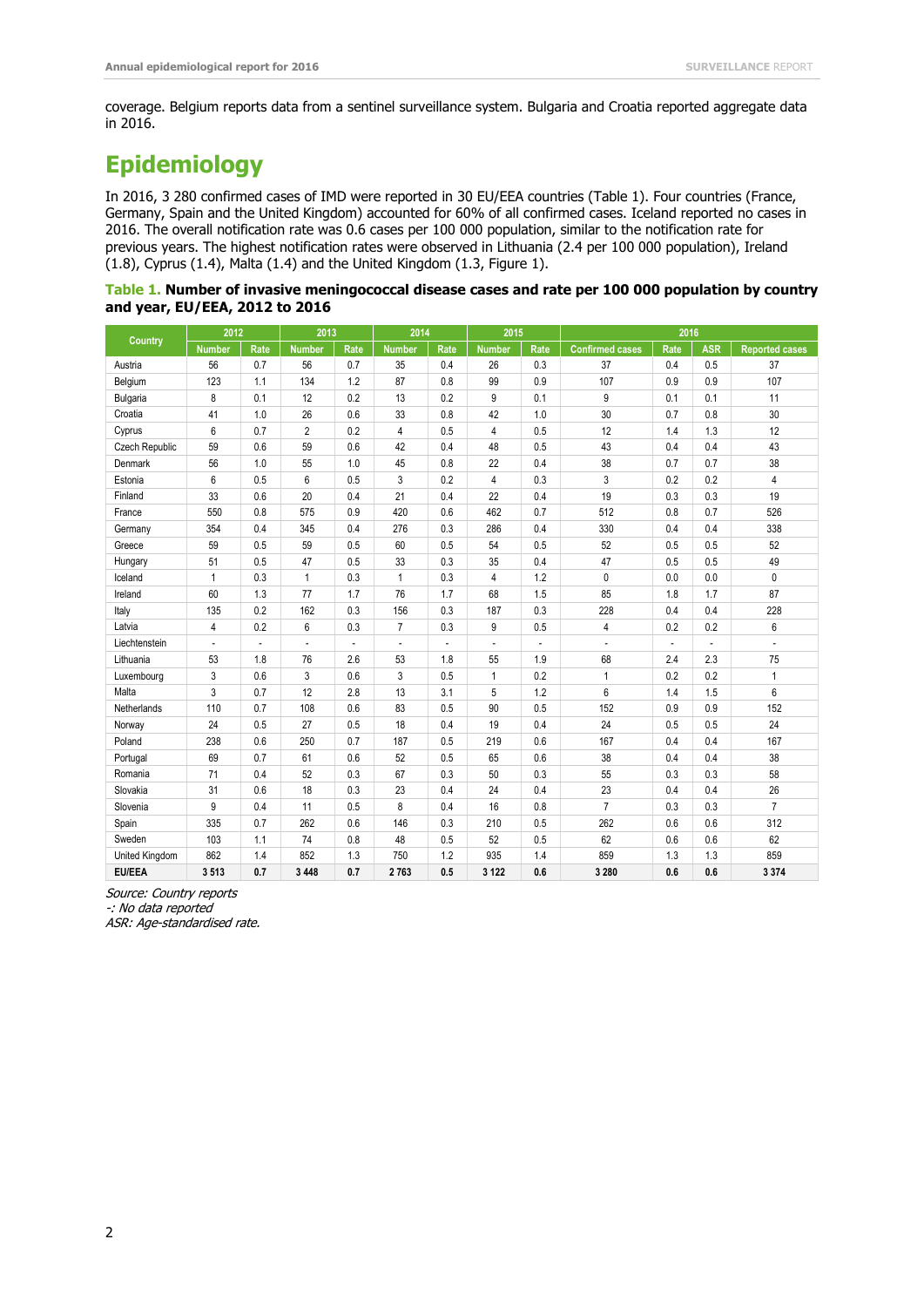

#### **Figure 1. Number of confirmed cases of invasive meningococcal disease per 100 000 population by country, EU/EEA, 2016**

Source: Country reports from Austria, Belgium, Bulgaria, Croatia, Cyprus, the Czech Republic, Denmark, Estonia, Finland, France, Germany, Greece, Hungary, Iceland, Ireland, Italy, Latvia, Lithuania, Luxembourg, Malta, the Netherlands, Norway, Poland, Portugal, Romania, Slovakia, Slovenia, Spain, Sweden and the United Kingdom.

### **Age and gender**

In 2016, IMD was predominantly notified in infants and young children (Figure 2), with a notification rate of 8.5 confirmed cases per 100 000 population in children under one year of age and 2.7 confirmed cases per 100 000 population in 1-4-year-olds. Infants were the most affected age group in the majority of Member States, with the highest rates reported in Lithuania (41.3 cases per 100 000 population) and Ireland (27.2), followed by the United Kingdom (11.7) and Poland (11.3).

Rates were higher among males in children under 15 years of age and 25-49-year-olds. The overall male-to-female ratio was 0.9:1.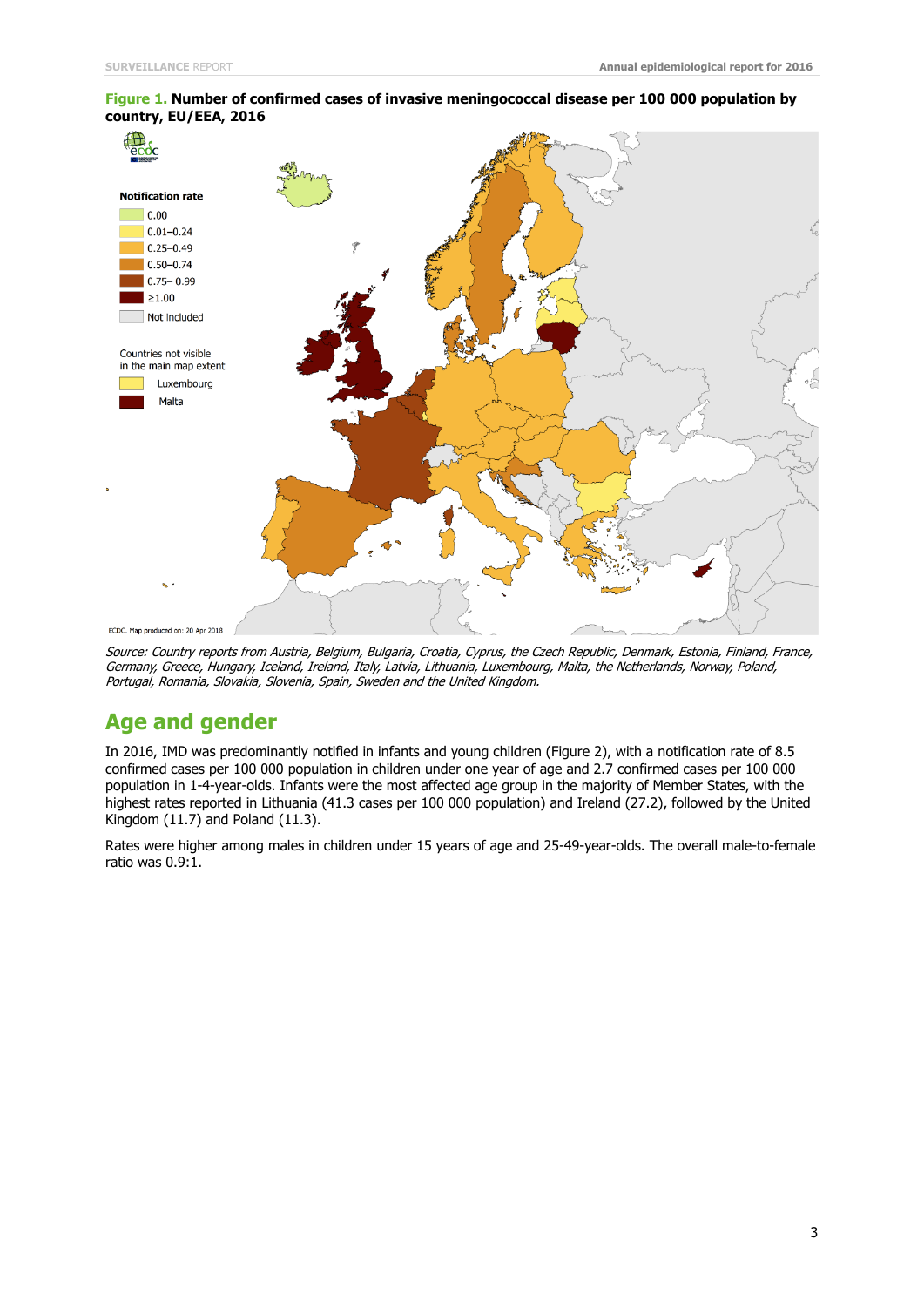



Source: Country reports from Austria, Belgium, Bulgaria, Cyprus, the Czech Republic, Denmark, Estonia, Finland, France, Germany, Greece, Hungary, Iceland, Ireland, Italy, Latvia, Lithuania, Luxembourg, Malta, the Netherlands, Norway, Poland, Portugal, Romania, Slovakia, Slovenia, Spain, Sweden and the United Kingdom.

### **Seasonality and trend**

In 2016, seasonality followed a pattern similar to previous years. IMD occurred primarily in the winter months, while the number of cases was lowest in summer (Figure 3). The number of reported confirmed cases decreased from 2012 to mid-2014 and increased thereafter, showing an overall decrease of 7% from 2012 to 2016. (Figure 4). Since 2012, notification rates have decreased in all age groups below 15 years, remained stable among 15-64– year-olds and increased in those aged 65 years and over.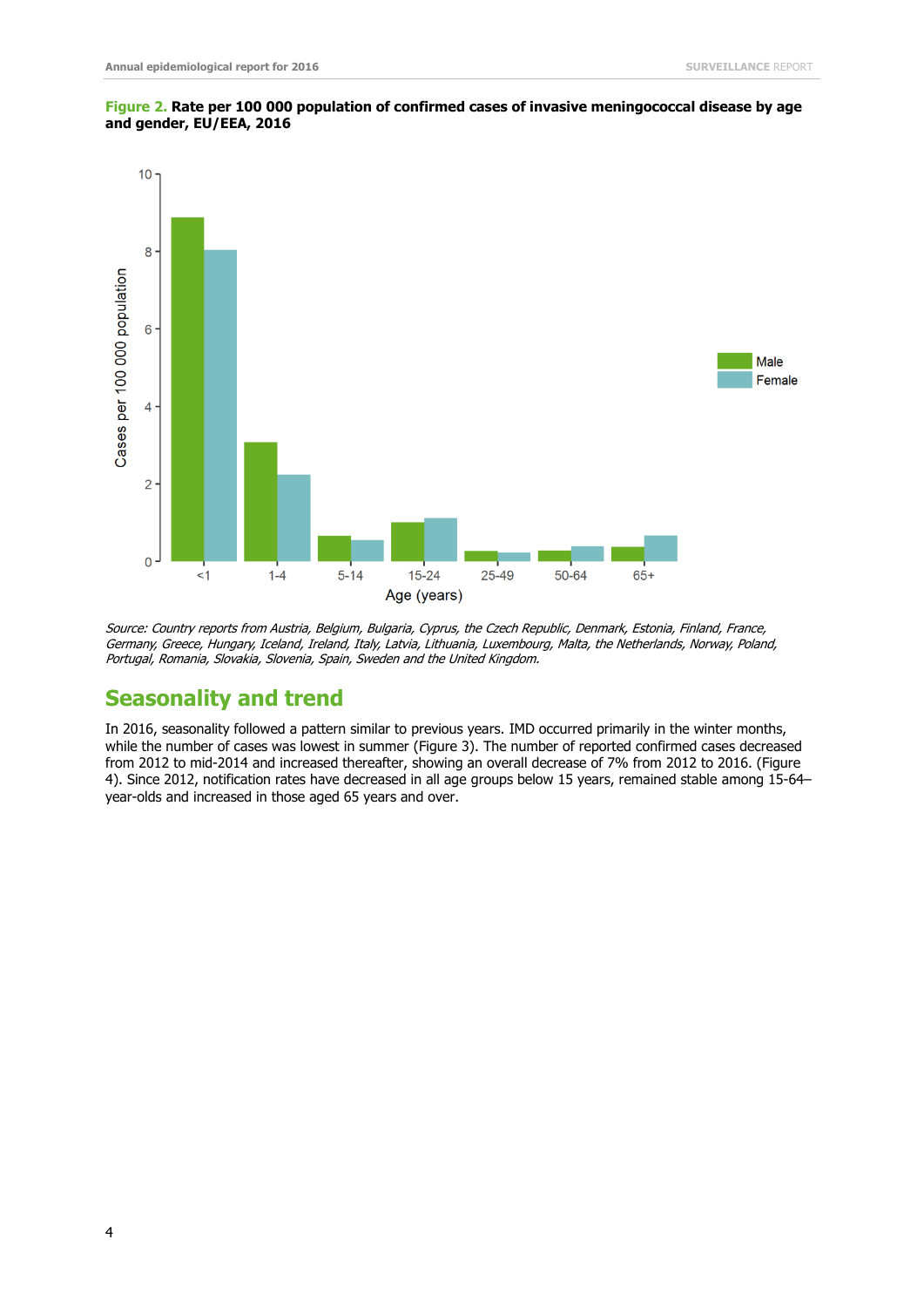



Source: Country reports from Austria, Belgium, Cyprus, the Czech Republic, Denmark, Estonia, Finland, France, Germany, Greece, Hungary, Iceland, Ireland, Italy, Latvia, Lithuania, Malta, the Netherlands, Norway, Poland, Portugal, Romania, Slovakia, Slovenia, Spain, Sweden and the United Kingdom.





Source: Country reports from Austria, Belgium, Cyprus, the Czech Republic, Denmark, Estonia, Finland, France, Germany, Greece, Hungary, Iceland, Ireland, Italy, Latvia, Lithuania, Malta, the Netherlands, Norway, Poland, Portugal, Romania, Slovakia, Slovenia, Spain, Sweden and the United Kingdom.

#### **Serogroup**

Of the 3 280 IMD cases reported in 2016, 3 031 (92%) reported in 27 Member States had a known serogrouping result. The majority belonged to serogroup B (54%), followed by C and W (16% and 15% respectively, Table 2). Among 26 Member States that consistently reported serogroup data from 2012 to 2016, notifications of serogroup B decreased from 0.44 cases per 100 000 in 2012 to 0.32 in 2016 (Figure 5). The notification rate of serogroup C remained stable at 0.11 cases per 100 000 in 2012 compared with 0.10 in 2016. Serogroup W showed the most pronounced increase between 2012 (0.03 cases per 100 000) and 2016 (0.09), while serogroup Y increased slightly from 0.05 cases per 100 000 in 2012 to 0.07 cases in 2016.

Serogroup B caused the majority of cases in all age groups below 65 years and accounted for more than 75% of IMD in children under the age of five, but only 24% of cases aged 65 years and over (Figure 6). Serogroup C was most prominent in 25–49-year-olds, accounting for 29% of cases in this age group. Serogroups Y and W were most prominent in those aged 65 years and over, causing 26% and 31% of IMD cases respectively in this age group.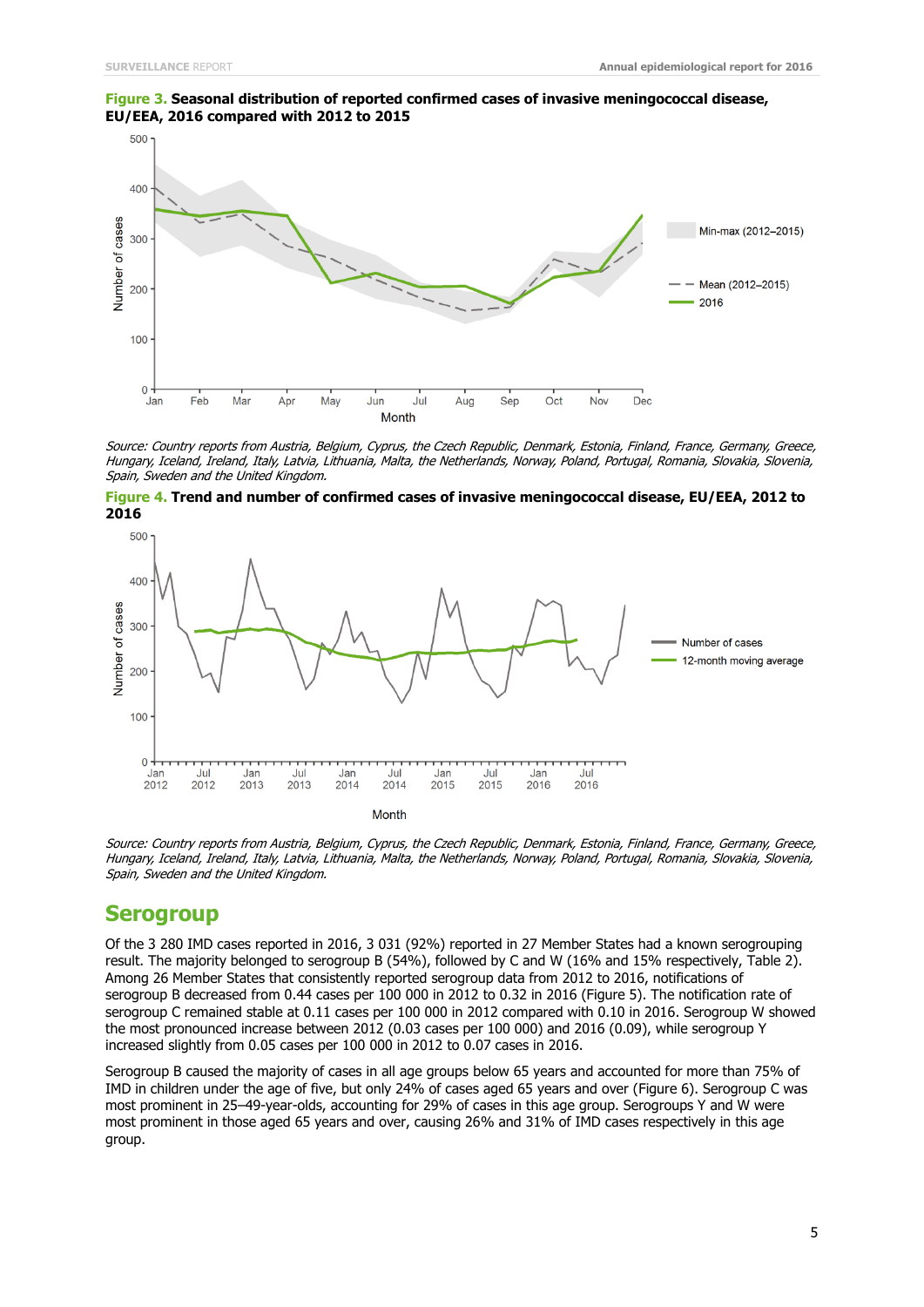#### **Table 2. Serogroup distribution of confirmed cases of invasive meningococcal disease, EU/EEA, 2016**

| Serogroup    | <b>Cases</b> | $\frac{9}{0}$ |
|--------------|--------------|---------------|
| B            | 1 647        | 54            |
| C            | 485          | 16            |
| W            | 464          | 15            |
| $\checkmark$ | 344          | 11            |
| Other        | 91           |               |
| Total        | 3 0 3 1      | 100           |

'Other' refers to all cases reported as serogroup A, X, 29E, non-groupable or 'other'.

Source: Country reports from Austria, Belgium, Cyprus, the Czech Republic, Denmark, Estonia, Finland, France, Germany, Greece, Hungary, Ireland, Italy, Latvia, Lithuania, Luxembourg, Malta, the Netherlands, Norway, Poland, Portugal, Romania, Slovakia, Slovenia, Spain, Sweden and the United Kingdom.





'Other' refers to all cases reported as serogroup A, X, 29E, non-groupable or 'other'.

Source: Country reports from Austria, Cyprus, the Czech Republic, Denmark, Estonia, Finland, France, Germany, Greece, Hungary, Iceland, Ireland, Italy, Latvia, Lithuania, Malta, the Netherlands, Norway, Poland, Portugal, Romania, Slovakia, Slovenia, Spain, Sweden and the United Kingdom.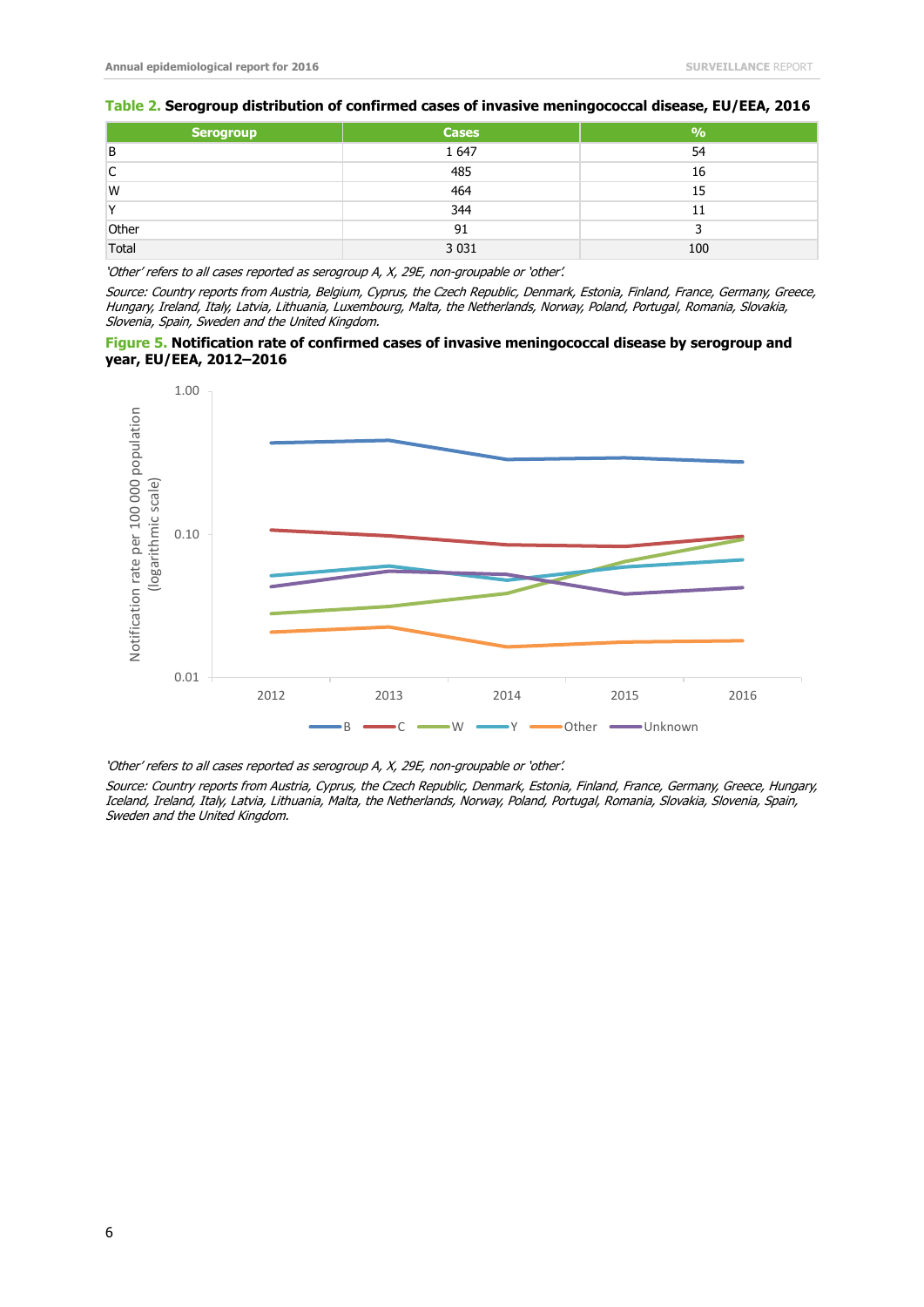

#### **Figure 6. Percentage distribution of serogroup among confirmed cases of invasive meningococcal disease by age group in years, EU/EEA, 2016**

'Other' refers to all cases reported as serogroup A, X, 29E, non-groupable or 'other'.

Source: Country reports from Austria, Belgium, Cyprus, the Czech Republic, Denmark, Estonia, Finland, France, Germany, Greece, Hungary, Ireland, Italy, Latvia, Lithuania, Luxembourg, Malta, the Netherlands, Norway, Poland, Portugal, Romania, Slovakia, Slovenia, Spain, Sweden and the United Kingdom.

By 2016, meningococcal C conjugate (MCC) vaccine was integrated into the national routine childhood immunisation programmes of 14 EU/EEA countries. In countries without national routine MCC vaccination, serogroup C accounted for 21% of cases. In countries with national routine MCC vaccination, 15% of cases were attributed to serogroup C.

The notification rate of serogroup C was low in all countries regardless of vaccination programme: 0.10 cases per 100 000 cases were reported in countries with a national routine MCC vaccination programme, while countries without such a programme reported 0.09 cases per 100 000 (Figure 7).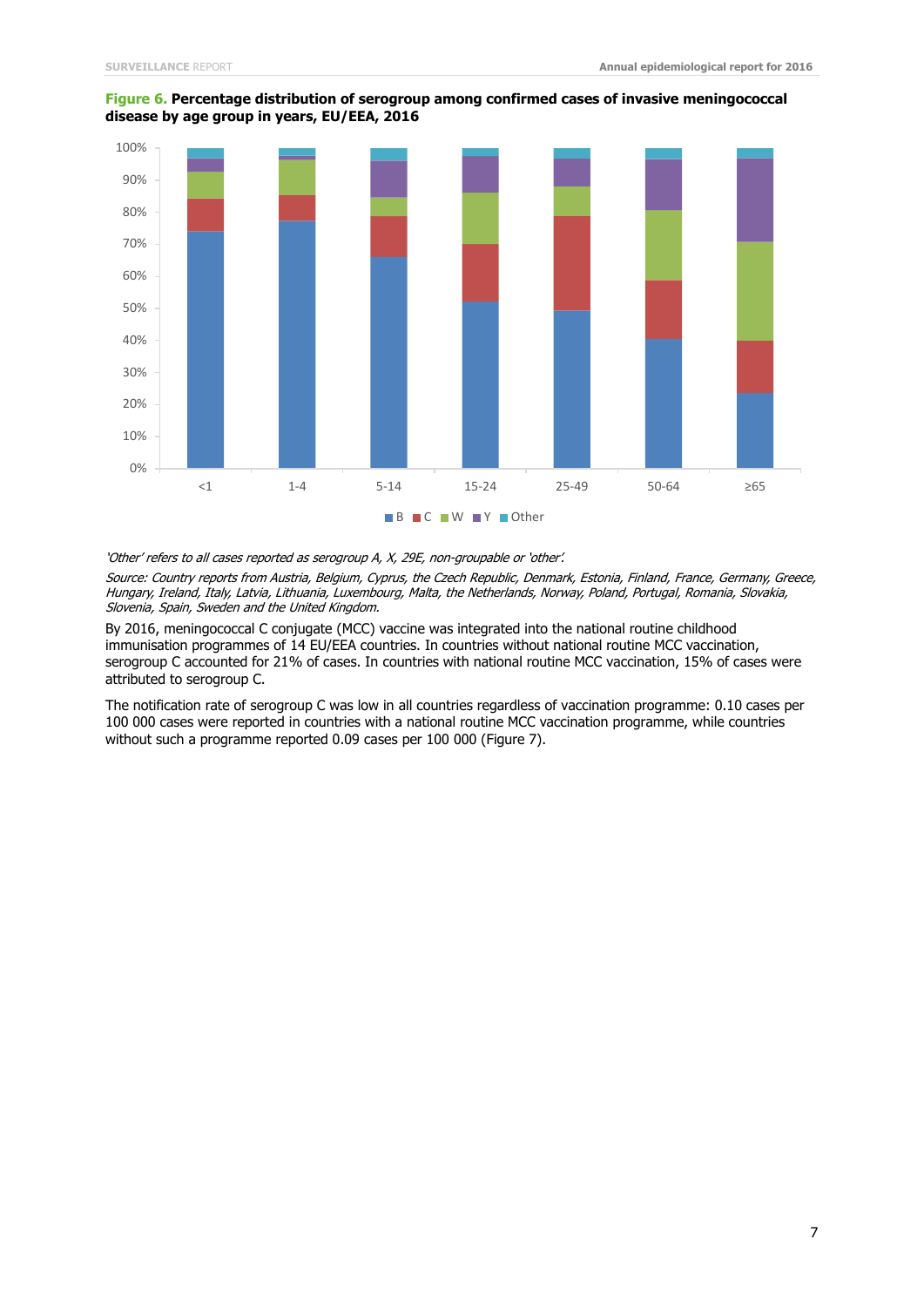**Figure 7. Notification rate of confirmed cases of serogroup C invasive meningococcal disease in countries with or without national routine MCC vaccination programmes by year, EU/EEA, 2012 to 2016**



'Other' refers to all cases reported as serogroup A, X, 29E, non-groupable or 'other'. Only countries that provided complete data from 2012 to 2016 are included in the figure.

Contributing countries with national routine MCC vaccination: Austria, Cyprus, France, Germany, Greece, Iceland, Ireland, Italy, the Netherlands, Portugal, Spain and the United Kingdom. Contributing countries without national routine MCC vaccination: the Czech Republic, Denmark, Estonia, Finland, Hungary, Latvia, Lithuania, Malta, Norway, Poland, Romania, Slovakia, Slovenia and Sweden.

## **Clinical presentation and outcome**

Clinical presentation was known for 1 672 cases (51%). Septicaemia was reported in 607 cases (36%) and meningitis in 539 cases (32%). Both septicaemia and meningitis were reported in 301 cases (18%). Seventeen cases were reported as pneumonia. For the remaining 208 cases (12%), the reported clinical presentation was 'other'.

The outcome was known for 2 920 cases or 89% of all cases. There were 304 fatal cases reported, a case fatality of 10% among cases with known outcome. Of the four most common serogroups, case fatality was highest among cases of serogroup W (18%), followed by C (15%). Case fatality among serogroup Y cases was 11% and 7% for B. Case fatality was highest in cases aged 65 years and over (17%), followed by 50–64-year-olds (14%).

## **Discussion**

IMD remains rare in EU/EEA countries, but is a severe and life-threatening disease. The greatest burden is in infants and young children. The case fatality is relatively high and up to 20% of all survivors suffer from long-term sequelae [4]. In 2016, the notification rate was 0.6 cases per 100 000 population, the same as in 2015, and country-specific notification rates ranged from 0.1 to 2.4 cases per 100 000 population.

Despite the decreasing trend in serogroup B, which may be a naturally occurring secular trend, serogroup B continues to cause the majority of cases of IMD, predominantly affecting younger age groups [5,6]. In Europe, a recombinant protein vaccine including outer membrane vesicles against serogroup B (4CMenB) was licensed in 2013 and was estimated to provide protection against between 73% and 87% of circulating serogroup B strains depending on the country [7]. In addition, the recombinant protein vaccine provides potential cross-protection against IMD caused by other serogroups [8,9]. The United Kingdom introduced 4CMenB into its national routine childhood immunisation programme in September 2015 with promising preliminary results [10], followed by Ireland in October 2016 and Italy in January 2017. Additionally, the vaccine is recommended but not publicly funded in Austria, the Czech Republic and the state of Saxony in Germany and recommended for high-risk groups in Belgium, France, Luxembourg, Norway, Portugal and Spain. An ECDC expert opinion on the introduction of the 4CMenB vaccine in EU/EEA countries was published in December 2017 to support national decision-making concerning vaccine introduction into national immunisation programmes [11].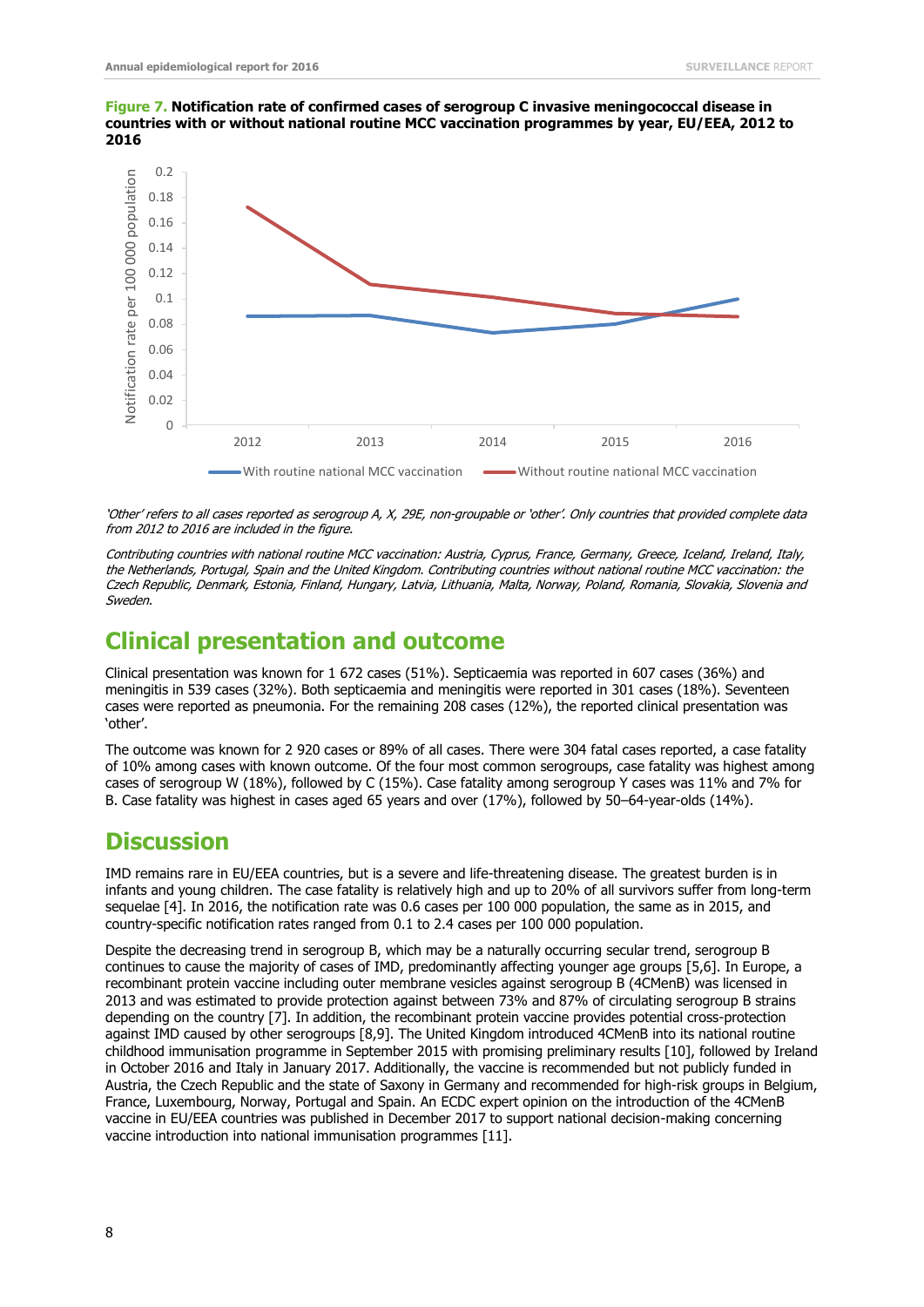Since 1999, 14 EU/EEA countries have introduced MCC vaccination into their national routine childhood immunisation programme [12] and the impact of MCC vaccination has been well demonstrated [6,13–16]. In Europe, serogroup C shows a stable trend and has a low notification rate in all countries regardless of whether MCC vaccine was included in national routine immunisation schedules. The slight increase since 2014 in MCC notification rates among countries where MCC vaccination has been introduced needs to be monitored.

Although the trend in serogroup Y was stable at the EU level during the time period presented in this report, several EU/EEA countries have reported increasing trends in serogroup Y in recent years [5,6,15,17]. Serogroup W has increased at the European level since 2011, predominantly due to the rapid epidemic expansion of a single clone in the UK that started in 2009 [18], but other EU Member States also experienced an increase in serogroup W [5,19,20]. In recent years, Austria, the Czech Republic, Greece, Italy and the UK have introduced the quadrivalent conjugate vaccine MenACYW into their routine vaccination schedules, predominantly as booster doses for adolescents [12]. As carriage rates of Neisseria meningitidis are highest in adolescents and young adults [21], high levels of immunity in this age group are critical to ensure the protection of other vulnerable age groups [22].

## **Public health implications**

Several vaccines targeting different serogroups are available for the prevention of IMD. The choice of introducing a vaccine into the national routine immunisation programme depends on multiple factors, including disease and vaccine attributes, as well as context-specific factors in each country, such as the disease and serogroup burden, cost-effectiveness and feasibility.

Increasing trends in certain serogroups in some countries highlight the need for continued high-quality surveillance, including molecular methods, to accurately detect and assess changes in the epidemiology of IMD, the effectiveness and impact of implemented vaccines and the need for future vaccines.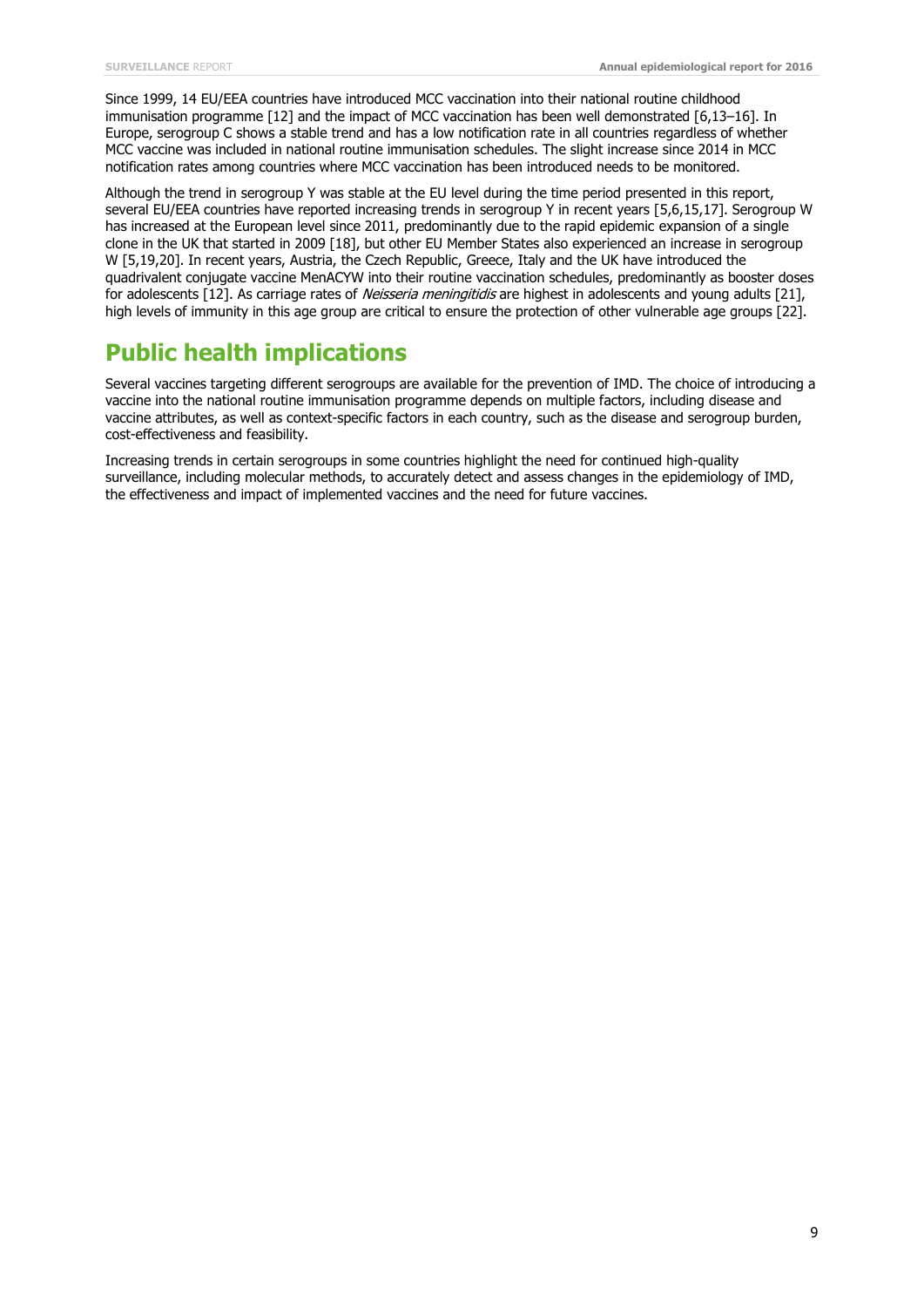## **References**

- 1. European Centre for Disease Prevention and Control. Introduction to the Annual epidemiological report for 2016. In: ECDC. Annual epidemiological report for 2016. Stockholm: ECDC; 2017. Available from: [https://ecdc.europa.eu/en/annual-epidemiological-reports-2016/methods.](https://ecdc.europa.eu/en/annual-epidemiological-reports-2016/methods)
- 2 European Centre for Disease Prevention and Control. Surveillance systems overview [Internet, downloadable spreadsheet]. Stockholm: ECDC; 2018. Available from: [https://ecdc.europa.eu/en/publications](https://ecdc.europa.eu/en/publications-data/surveillance-systems-overview-2016)[data/surveillance-systems-overview-2016.](https://ecdc.europa.eu/en/publications-data/surveillance-systems-overview-2016)
- 3. European Centre for Disease Prevention and Control. Surveillance atlas of infectious diseases [Internet]. Stockholm: ECDC; 2017 [cited 30 Jan 2018]. Available from: [http://atlas.ecdc.europa.eu.](http://atlas.ecdc.europa.eu/)
- 4. Rosenstein NE, Perkins BA, Stephens DS, Popovic T, Hughes JM. Meningococcal disease. N Engl J Med. 2001 May 3;344(18):1378-88.
- 5. Whittaker R, Gomes Dias J, Ramliden M, Ködmön C, Economopoulou A, Beer N, et al. The epidemiology of invasive meningococcal disease in EU/EEA countries, 2004-2014. Vaccine. 2017 Apr 11;35(16):2034-2041.
- 6. Bijlsma MW, Bekker V, Brouwer MC, Spanjaard L, van de Beek D, van der Ende A. Epidemiology of invasive meningococcal disease in the Netherlands, 1960-2012: an analysis of national surveillance data. Lancet Infect Dis. 2014 Sep;14(9):805-12.
- 7. Vogel U, Taha MK, Vazquez JA, Findlow J, Claus H, Stefanelli P, et al. Predicted strain coverage of a meningococcal multicomponent vaccine (4CMenB) in Europe: a qualitative and quantitative assessment. Lancet Infect Dis. 2013 May;13(5):416-25.
- 8. Trotter CL, Ramsay ME. Vaccination against meningococcal disease in Europe: review and recommendations for the use of conjugate vaccines. FEMS Microbiol Rev. 2007 Jan;31(1):101-7.
- 9. Wise J. Teenagers in England to be vaccinated against meningitis group W. BMJ. 2015 Mar 16;350:h1486.
- 10. Parikh SR, Andrews NJ, Beebeejaun K, Campbell H, Ribeiro S, Ward C, et al. Effectiveness and impact of a reduced infant schedule of 4CMenB vaccine against group B meningococcal disease in England: a national observational cohort study. Lancet. 2016 Dec 3;388(10061):2775-2782.
- 11. European Centre for Disease Prevention and Control. Expert opinion on the introduction of the meningococcal B (4CMenB) vaccine in the EU/EEA. Stockholm: ECDC; 2017. Available from: [https://ecdc.europa.eu/en/](https://ecdc.europa.eu/en/publications-data/expert-opinion-introduction-meningococcal-b-4cmenb-vaccine-eueea)  [publications-data/expert-opinion-introduction-meningococcal-b-4cmenb-vaccine-eueea.](https://ecdc.europa.eu/en/publications-data/expert-opinion-introduction-meningococcal-b-4cmenb-vaccine-eueea)
- 12. European Centre for Disease Prevention and Control. Vaccine Scheduler [Internet]. Stockholm: ECDC; 2018. Available at: [http://vaccine-schedule.ecdc.europa.eu.](http://vaccine-schedule.ecdc.europa.eu/Pages/Scheduler.aspx)
- 13. Borrow R, Abad R, Trotter C, van der Klis FR, Vazquez JA. Effectiveness of meningococcal serogroup C vaccine programmes. Vaccine. 2013 Sep 23;31(41):4477-86.
- 14. Garrido-Estepa M, León-Gómez I, Herruzo R, Cano R. Changes in meningococcal C epidemiology and vaccine effectiveness after vaccine introduction and schedule modification. Vaccine. 2014 May 7;32(22):2604-9.
- 15. Hellenbrand W, Elias J, Wichmann O, Dehnert M, Frosch M, Vogel U. Epidemiology of invasive meningococcal disease in Germany, 2002-2010, and impact of vaccination with meningococcal C conjugate vaccine. J Infect. 2013 Jan;66(1):48-56.
- 16. Larrauri A, Cano R, García M, Mateo Sd. Impact and effectiveness of meningococcal C conjugate vaccine following its introduction in Spain. Vaccine. 2005 Jul 14;23(32):4097-100.
- 17. Bröker M, Emonet S, Fazio C, Jacobsson S, Koliou M, Kuusi M, et al. Meningococcal serogroup Y disease in Europe continuation of high importance in some European regions in 2013. Hum Vaccin Immunother. 2015;11(9):2281-6.
- 18. Ladhani SN, Beebeejaun K, Lucidarme J, Campbell H, Gray S, Kaczmarski E, et al. Increase in endemic Neisseria meningitidis capsular group W sequence type 11 complex associated with severe invasive disease in England and Wales. Clin Infect Dis. 2015 Feb 15;60(4):578-85.
- 19. National Institute for Public Health and the Environment (RIVM). The National Immunisation Programme in the Netherlands : Surveillance and Developments in 2016-17 [Internet]. Bilthoven: RIVM; 2017 [cited 3 Aug 2018]. Available from: [https://www.rivm.nl/en/Documents\\_and\\_publications/Scientific/Reports/2017/](https://www.rivm.nl/en/Documents_and_publications/Scientific/Reports/2017/november/The_National_Immunisation_Programme_in_the_Netherlands_Surveillance_and_developments_in_2016_2017) november/The\_National\_Immunisation\_Programme\_in\_the\_Netherlands\_Surveillance\_and\_developments\_in [2016\\_2017.](https://www.rivm.nl/en/Documents_and_publications/Scientific/Reports/2017/november/The_National_Immunisation_Programme_in_the_Netherlands_Surveillance_and_developments_in_2016_2017)